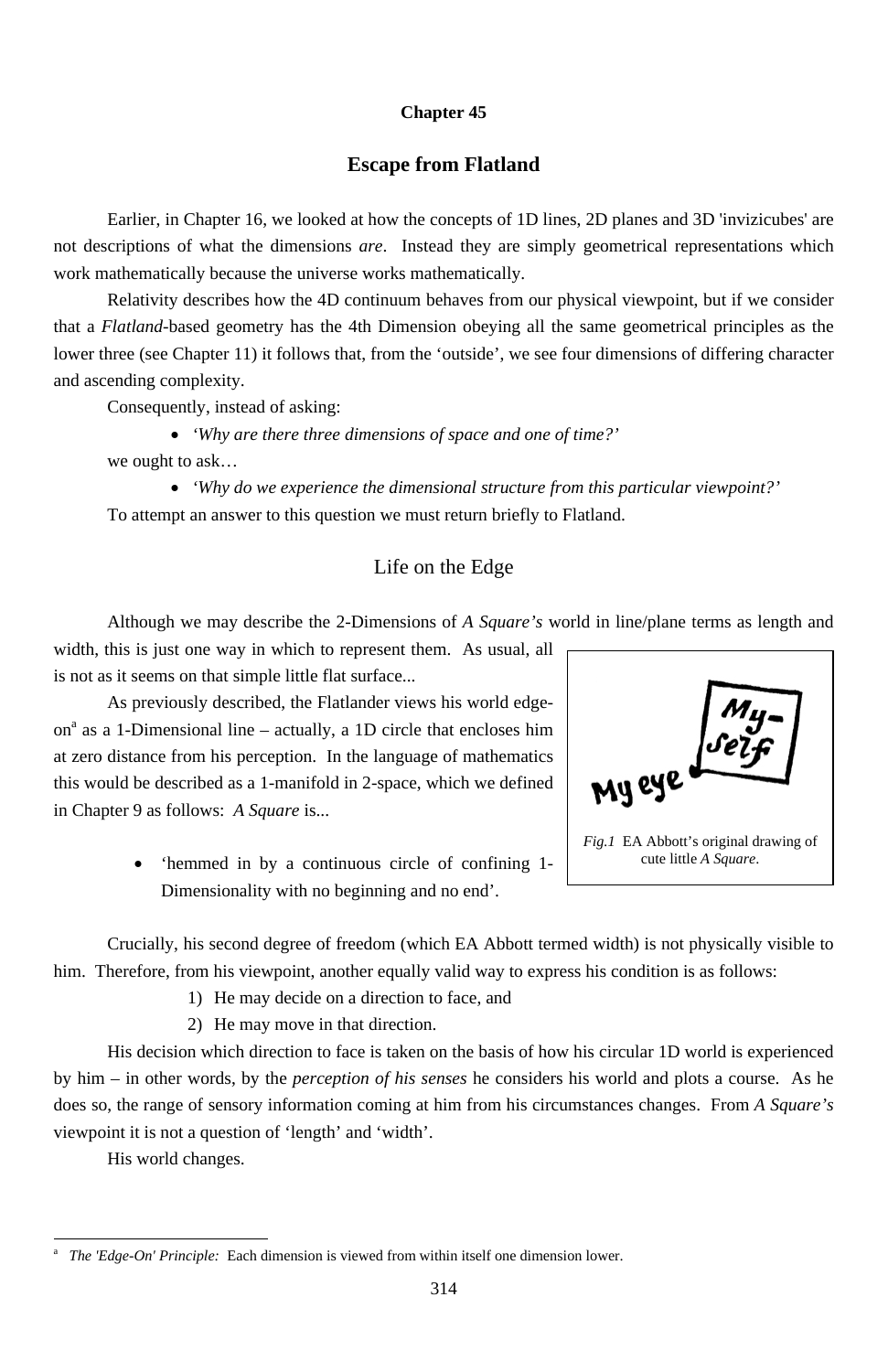315

## Time, in 2D

*Flatland* was written in 1884 – several decades before Einstein, Minkowski, Lorentz and others gifted to the world their understanding of the nature of  $4D$  space-time, wherein the  $4<sup>th</sup>$  Dimension behaves temporally. Extrapolating this scenario downward we find that, rather than simply a flat surface of two spatial directions (as might appear dimensionally from above), to *A Square* Flatland is actually a 2D spacetime.

In 2D, *A Square* views his world as a 1D circle around him whilst – as he moves around – his  $2<sup>nd</sup>$ Dimension is the means by which his 1D world changes. Although he knows he lives in a 2D *universe*, his 2nd Dimension is invisible to him, acting solely as his means of change. This 'means of change' is his temporal dimension. He knows this primarily from the way in which he and all those around him *feel* themselves pushing through their all-encompassing circles, 'refreshing' them constantly like computer screens. Although his 1D *viewpoint* remains the same, his 2D *circumstances* continuously change. This is the way the Flatlander experiences his two degrees of freedom giving him awareness of the 2- Dimensionality of his universe. (Granted it's not much of a life, but then he is made-up.)

In terms of the magic treadmill<sup>a</sup>, described in Chapter 11, *A Square's* 1D spatial experience is jammed up at zero distance against his perception, whilst his 2D temporal experience points away from him radially like the spokes of a cartwheel. His  $2<sup>nd</sup>$  Dimension flows away from him in an ever-widening circle, emanating radially from the point-event at which he is located in a constant flow over which he has no control<sup>b</sup>. The future continuously washes through his now-experience, radiating away like ripples on a pond into the (to him) invisible 2D beyond, there solidifying on the Flatland surface into an expanding disc which he confidently refers to as his past. This disc has his birth event on its perimeter and his now experience always at its centre.



*Fig.2* The squiggle is *A Square's* world-line. It represents his whole life so far as his 2<sup>nd</sup> Dimension (time) emanates from the point at which he stands. At any given point on the line he was at the centre of a smaller set of ripples, and the point's position on the circle depends on the direction he chose to face at the time.

<sup>-</sup>

a *The Magic Treadmill Principle:* Time, as the *n*th Dimension in an *n*Dimensional space-time, issues forth perpendicularly and radially from within the frame of reference of each space-time event. To the observer this *n*th Dimension appears 0-Dimensional (is viewed 'point-on') and is therefore invisible, but results in (*n*-1)Dimensional change, and stacking of the (*n*-1)D surface into the *n*th Dimension, taking the form of the past.

b Due to the continuous stacking of his  $1<sup>st</sup>$  Dimension into his  $2<sup>nd</sup>$ , an axiom we accept in the same way that we accept in our world the passage of time.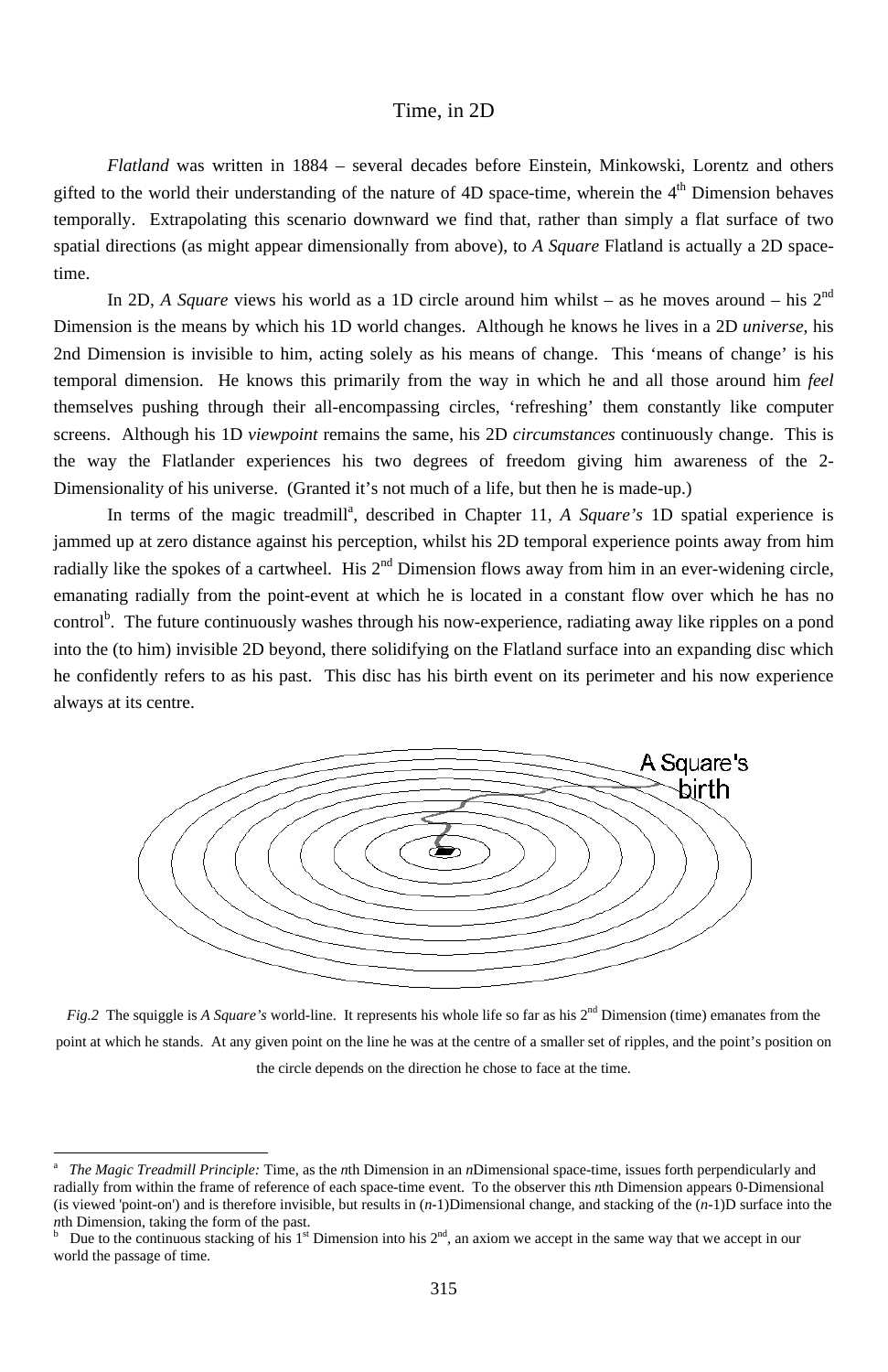316

*Reflection*... We talked earlier about the 'arrow of time' which describes how time moves inexorably forward – like a boat on water – from the past into the future. However, when we use the phrase, the 'passage of time', we are implying that time is passing – like the water along the boat – from the future into the past (passed). All that these two contradictory analogies are really saying is that 'from our viewpoint, time *appears* to move', because change takes place. If we examine the Flatlander's experience we see his changing world is not the result of movement, but stacking up of his  $1<sup>st</sup>$  Dimension (the circle jammed against his perception) into his  $2<sup>nd</sup>$  Dimension (the disk).

## A Literary Complication

There arises somewhat of a discrepancy in this picture to the way it was presented in *Flatland* the book due to EA Abbott's 19<sup>th</sup> Century inability to discern the role of time. Dimensional principles express the deep relationships between things and we must allow them to differentiate between 'Flatland the imaginary place' and 'Flatland the dimensionally consistent world'. If *A Square's* world extends across the sphere-surface<sup>a</sup> of his universe into his 2nd Dimension, then it is extending away into time rather than space, as his real universe widens into the Flatland past. So, anyone standing near him on that 2D surface is separated from him not merely by space, but by a period of time.

Each Flatlander experiences the universe as 'observer-centred'. As he views his confining 1D circle (which is jammed against his perception at zero distance) he is gazing out upon a 1D snapshot of his unfolding 2D reality, a single 'now' cross-section which constitutes his 'observable universe'. Does this sound familiar? *A Square's* circular 1D horizon is the equivalent of the entire 3D contents of our 'light sphere' except that, down two dimensions from us in Flatland it becomes a 'light circle'. But, like us he must await the arrival of visual information at the speed of light as it whizzes to and fro around his periphery – which to him is space – and say goodbye to all the visual content of the moment now as it passes at light speed from his future into his past.

Note that, in this situation, the speed of light has absolutely nothing to do with light. We haven't even specified a need for the photon's existence in this purely geometrical world. Instead 'lightspeed' for the Flatlander is simply an arbitrary finite speed at which information passes along both his degrees of freedom.

Again Flatland shows us in a beautiful geometrical microcosm precisely what we humans see, but two dimensions lower, because the 1D and 2D aspects of his universe correspond to our 3D and 4D aspects. And, like us, *A Square* will have to be careful not to confuse the two when he is teaching his children. We must remember that the flat spherical surface of Flatland, which is invisible to the Flatlander as it extends away from him is, for him, the whole of space *and* time. *It is not his observable universe, but his block* 

*universe.*

-

# Mind-Mapping

If *A Square's* world can be said to be flat (as we would say it was), he can never see it in this way because he can never view the flatness of his world directly, i.e. spatially. It may only be perceived as 2-

a For a fuller (and entertaining!) description of Flatland as the surface of a sphere, see *Sphereland* by Dutch mathematician Dionys Burger: a 1965 'update' to *Flatland* in the light of Relativity. (Dionys Burger, *Sphereland*, Harper & Row 1983)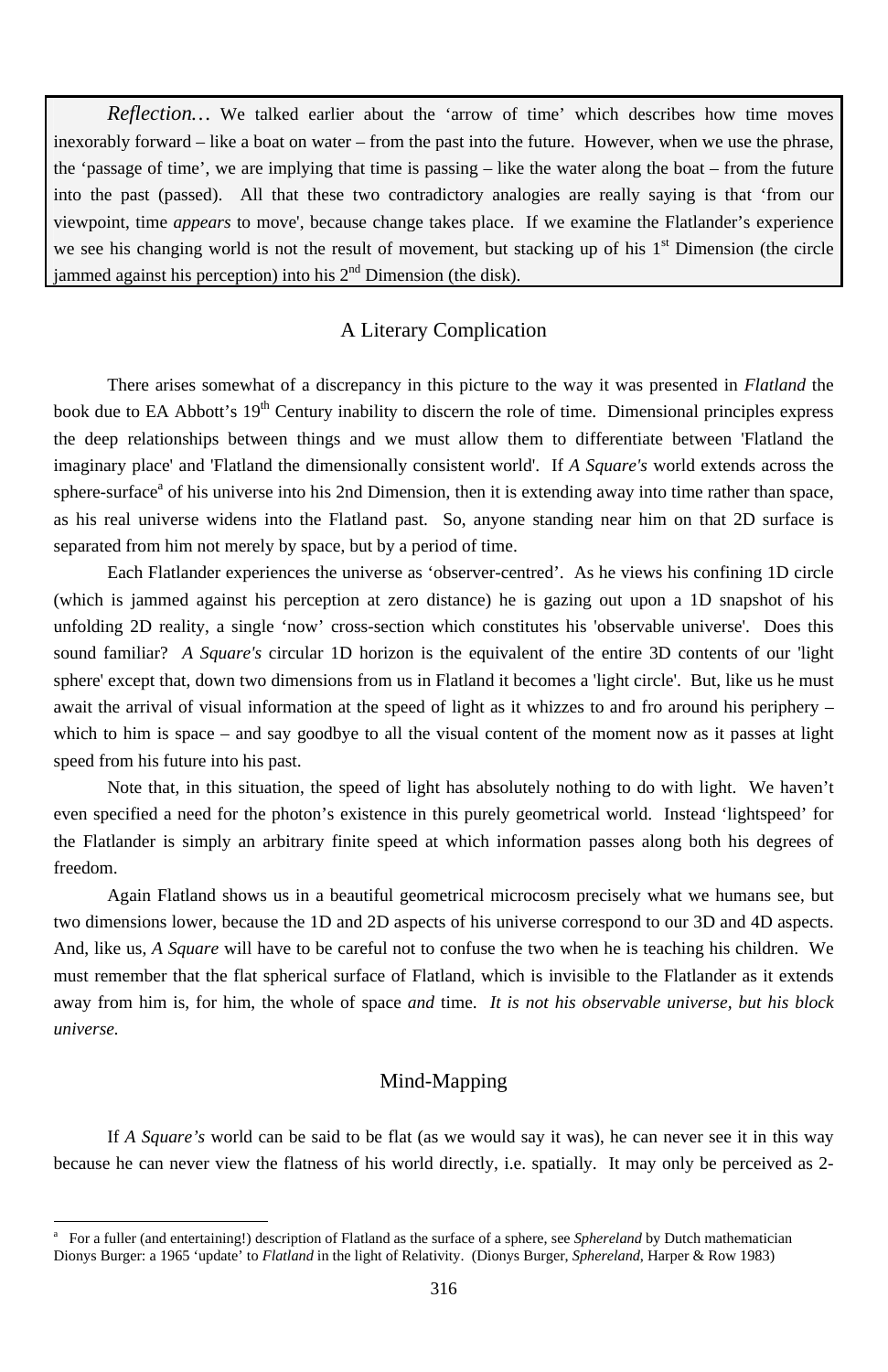Dimensionally spatial to us because we are 4D, or to *Sphere* because he is 3D – *Sphere* and me enjoy the perspectival privilege of viewing it from above.

- 1) In his mind's eye he feels that he can see the *whole* of his 1D circle because he is able to retain an image of the bits (e.g. behind him) he is not currently looking at, and
- 2) He also retains in his mind's eye an image of the receding circles as they treadmill radially away from him into his  $2<sup>nd</sup>$  Dimension, which is his past.

However, in spite of this apparent handicap, because *Square* is a living being rather than, say, a rather fetching coffee table, as he moves around he is able to build up a mental picture of his surroundings. In his mind he processes all the 1D liney-type information from his physical senses along with his relentless treadmilling over time's 2D point source producing change, into an inner visualisation of the layout of his world over time. In this way, *conceiving of his world from above*, he overcomes the limitation of his physical edge-on view, superseding it with a bird's-eye view which populates his imagination with all the triangles, hexagons and virtually perfect circles that so cruelly dictate he and his wife's social status in *Flatland*.

Because his universe is 2D, for the Flatlander this overview takes two distinct forms:

The first is his visualisation of his immediate space (his circle) and the second is his visualisation of time past (the expanding disc). In this way he forms a fleshed-out picture of his life that bestraddles both dimensions. (His picture is of course subjective and incomplete – not a 'God's eye view' as such – because it consists only of those parts he chooses to focus on.)

The Flatlander's cerebral ability to mind-map his world is something that exists in some way 'above' the Flatland plane, otherwise he would not be able to visualise the layout of his world and the shapes all around him, so in a sense *Square* does not need *Sphere*, because inwardly he already sees what *Sphere* sees. *Square's* mental picture of his world, whilst not being a direct experience of his 2D universe like *Sphere's* in the book, is nonetheless the expression of an ability to visualise and comprehend the  $1<sup>st</sup>$  and  $2<sup>nd</sup>$  Dimensions from one uniquely 'roving' viewpoint. Metaphorically his mind sends out a little dimensional drone equipped with a camera which gives him a fuller picture of the 2D layout of his space-time.

From this we can clearly see that within *A Square's* mind he is actually able to 'look down' upon his world. However, as the experience of *Sphere* demonstrates, the geometry tells us that *this is something that is only possible from a dimension above*. Let's look again at one of the principles drawn in Chapter 3 from *Sphere* and *A Square's* experiences in *Flatland:*

*The Principle of Accessibility:* 

**Each dimension sees and may influence all those below.** 

So, by the logic of *Flatland* geometry, if *A Square* has awareness of the layout of his 2D plane, his

imagination is operating from a dimension above, and therefore, since we cannot skip dimensions<sup>a</sup>, his mind must be operating from a  $3<sup>rd</sup>$  Dimension.

Summing up, we may therefore conclude that the Flatlander:

- Senses in 1D
- Experiences in 2D
- Imagines in 3D

-

Not bad for a little chap who a few moments ago was just flatguy from flatworld!

<sup>317</sup>

a *The Principle of Extension:* Each dimension is an extension in a new direction of the one below.